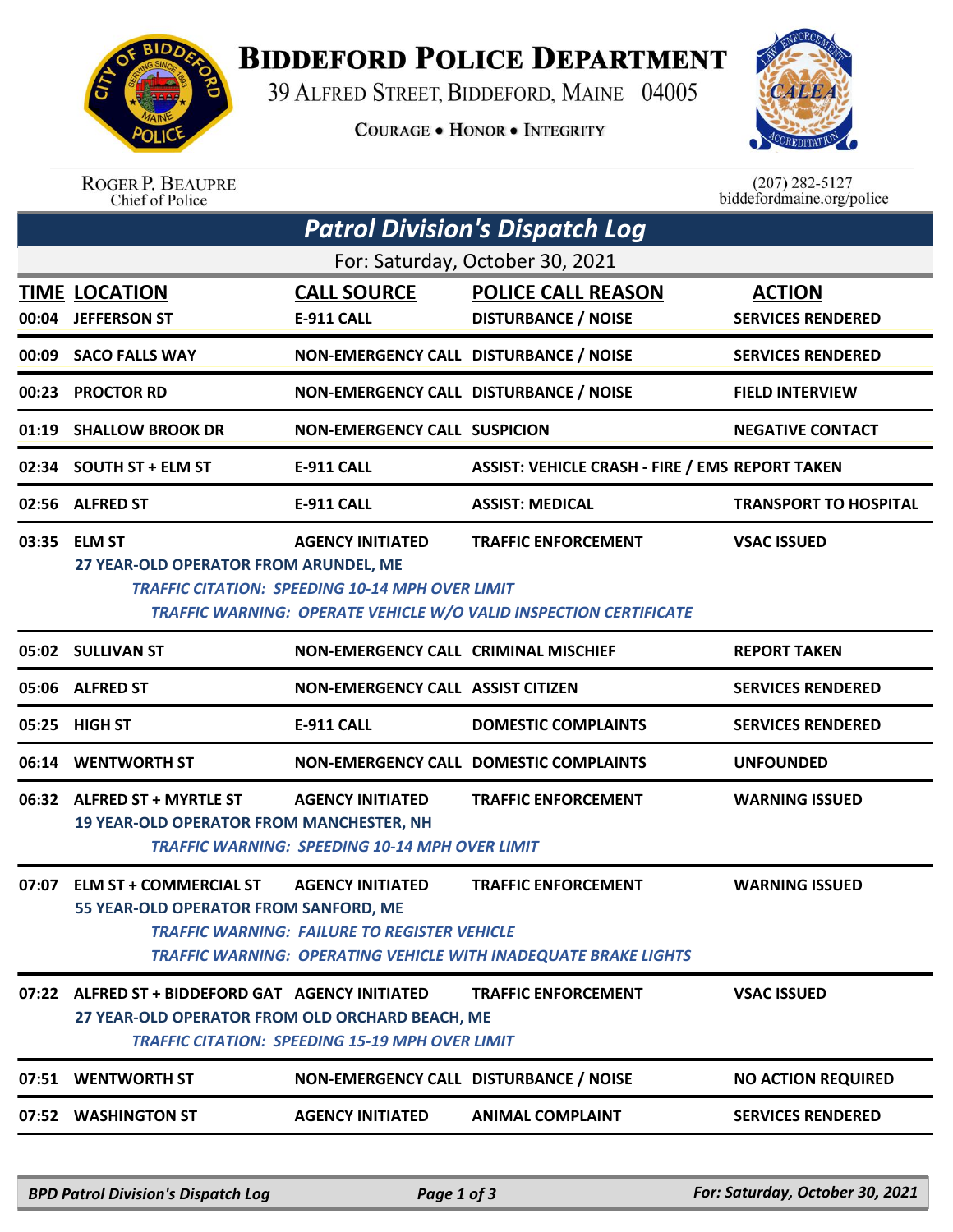|       | <b>TIME LOCATION</b><br>08:06 ELM ST<br><b>64 YEAR-OLD OPERATOR FROM KENNEBUNKPORT, ME</b> | <b>CALL SOURCE</b><br><b>AGENCY INITIATED</b>                                                                                                     | <b>POLICE CALL REASON</b><br><b>TRAFFIC ENFORCEMENT</b><br>TRAFFIC WARNING: OPERATE VEHICLE W/O VALID INSPECTION CERTIFICATE                                                  | <b>ACTION</b><br><b>WARNING ISSUED</b> |
|-------|--------------------------------------------------------------------------------------------|---------------------------------------------------------------------------------------------------------------------------------------------------|-------------------------------------------------------------------------------------------------------------------------------------------------------------------------------|----------------------------------------|
|       | 09:02 WEST COLE RD                                                                         | <b>NON-EMERGENCY CALL ALARM - POLICE</b>                                                                                                          |                                                                                                                                                                               | <b>BUILDING CHECK/SECURE</b>           |
|       | 09:21 SOUTH ST + QUIMBY ST<br>32 YEAR-OLD OPERATOR FROM BIDDEFORD, ME                      | <b>AGENCY INITIATED</b><br><b>TRAFFIC WARNING: OPERATING WITH SUSPENDED REGISTRATION</b><br><b>TRAFFIC WARNING: SPEEDING 10-14 MPH OVER LIMIT</b> | <b>TRAFFIC ENFORCEMENT</b><br><b>TRAFFIC WARNING: FAILING TO NOTIFY STATE OF NAME AND ADDRESS CHANGE</b><br>TRAFFIC WARNING: OPERATE VEHICLE W/O VALID INSPECTION CERTIFICATE | <b>WARNING ISSUED</b>                  |
|       | 09:30 SADIE LN                                                                             | <b>WALK-IN AT STATION</b>                                                                                                                         | <b>FRAUD / SCAM</b>                                                                                                                                                           | <b>REPORT TAKEN</b>                    |
|       | 09:35 BENSON RD                                                                            | <b>AGENCY INITIATED</b>                                                                                                                           | <b>ANIMAL COMPLAINT</b>                                                                                                                                                       | <b>SERVICES RENDERED</b>               |
|       | 09:41 MAIN ST                                                                              | <b>AGENCY INITIATED</b>                                                                                                                           | <b>OUT FOR FOLLOW UP</b>                                                                                                                                                      | <b>SERVICES RENDERED</b>               |
|       | 09:44 GRAHAM ST                                                                            | <b>NON-EMERGENCY CALL CHECK WELFARE</b>                                                                                                           |                                                                                                                                                                               | <b>SERVICES RENDERED</b>               |
|       | 10:01 MAY ST                                                                               |                                                                                                                                                   | NON-EMERGENCY CALL ATTEMPTED/THREATENED SUICIDE NO ACTION REQUIRED                                                                                                            |                                        |
|       | 10:03 WEST ST<br>67 YEAR-OLD OPERATOR FROM MERRIMAC, MA                                    | <b>AGENCY INITIATED</b><br><b>TRAFFIC WARNING: SPEEDING 10-14 MPH OVER LIMIT</b>                                                                  | <b>TRAFFIC ENFORCEMENT</b>                                                                                                                                                    | <b>WARNING ISSUED</b>                  |
|       | 10:18 ELM ST                                                                               | <b>AGENCY INITIATED</b>                                                                                                                           | <b>OUT FOR FOLLOW UP</b>                                                                                                                                                      | <b>SERVICES RENDERED</b>               |
| 10:39 | <b>CHAPEL ST</b>                                                                           | NON-EMERGENCY CALL ARTICLES LOST/FOUND                                                                                                            |                                                                                                                                                                               | <b>SERVICES RENDERED</b>               |
|       | 11:15 ORCHARD ST                                                                           | NON-EMERGENCY CALL PARKING COMPLAINT                                                                                                              |                                                                                                                                                                               | <b>SERVICES RENDERED</b>               |
|       | 11:37 ELM ST                                                                               | <b>AGENCY INITIATED</b>                                                                                                                           | <b>PAPERWORK</b>                                                                                                                                                              | <b>PAPERWORK SERVED</b>                |
|       | 11:37 SACO FALLS WAY                                                                       | NON-EMERGENCY CALL DISTURBANCE / NOISE                                                                                                            |                                                                                                                                                                               | <b>SERVICES RENDERED</b>               |
|       | 11:56 MT PLEASANT ST<br><b>CHARGE: DOMESTIC VIOLENCE ASSAULT</b>                           | <b>WALK-IN AT STATION</b>                                                                                                                         | <b>DOMESTIC COMPLAINTS</b><br>DEFENDANT: MORGAN LEIGH WOODS  AGE: 26  RESIDENT OF: BIDDEFORD, ME                                                                              | <b>ARREST(S) MADE</b>                  |
|       | 12:56 ELM ST                                                                               | <b>WALK-IN AT STATION</b>                                                                                                                         | <b>ESCORTS / RELAYS</b>                                                                                                                                                       | <b>SERVICES RENDERED</b>               |
|       | 13:36 BENSON RD                                                                            | <b>AGENCY INITIATED</b>                                                                                                                           | <b>ANIMAL COMPLAINT</b>                                                                                                                                                       | <b>SERVICES RENDERED</b>               |
|       | 13:37 ELM ST                                                                               | <b>AGENCY INITIATED</b>                                                                                                                           | <b>OUT FOR FOLLOW UP</b>                                                                                                                                                      | <b>SERVICES RENDERED</b>               |
|       | 14:30 ELM ST                                                                               | <b>NON-EMERGENCY CALL SUSPICION</b>                                                                                                               |                                                                                                                                                                               | <b>SERVICES RENDERED</b>               |
|       | 15:14 UNION ST                                                                             | <b>AGENCY INITIATED</b>                                                                                                                           | <b>OUT FOR FOLLOW UP</b>                                                                                                                                                      | <b>SERVICES RENDERED</b>               |
|       | 15:33 PIERSONS LN                                                                          | <b>AGENCY INITIATED</b>                                                                                                                           | <b>OUT FOR FOLLOW UP</b>                                                                                                                                                      | <b>SERVICES RENDERED</b>               |
|       | 16:08 SACO FALLS WAY                                                                       | NON-EMERGENCY CALL DISTURBANCE / NOISE                                                                                                            |                                                                                                                                                                               | <b>NEGATIVE CONTACT</b>                |
|       | 16:11 HAZEL ST                                                                             | NON-EMERGENCY CALL PARKING COMPLAINT                                                                                                              |                                                                                                                                                                               | <b>PARKING TICKET ISSUED</b>           |

*BPD Patrol Division's Dispatch Log Page 2 of 3 For: Saturday, October 30, 2021*